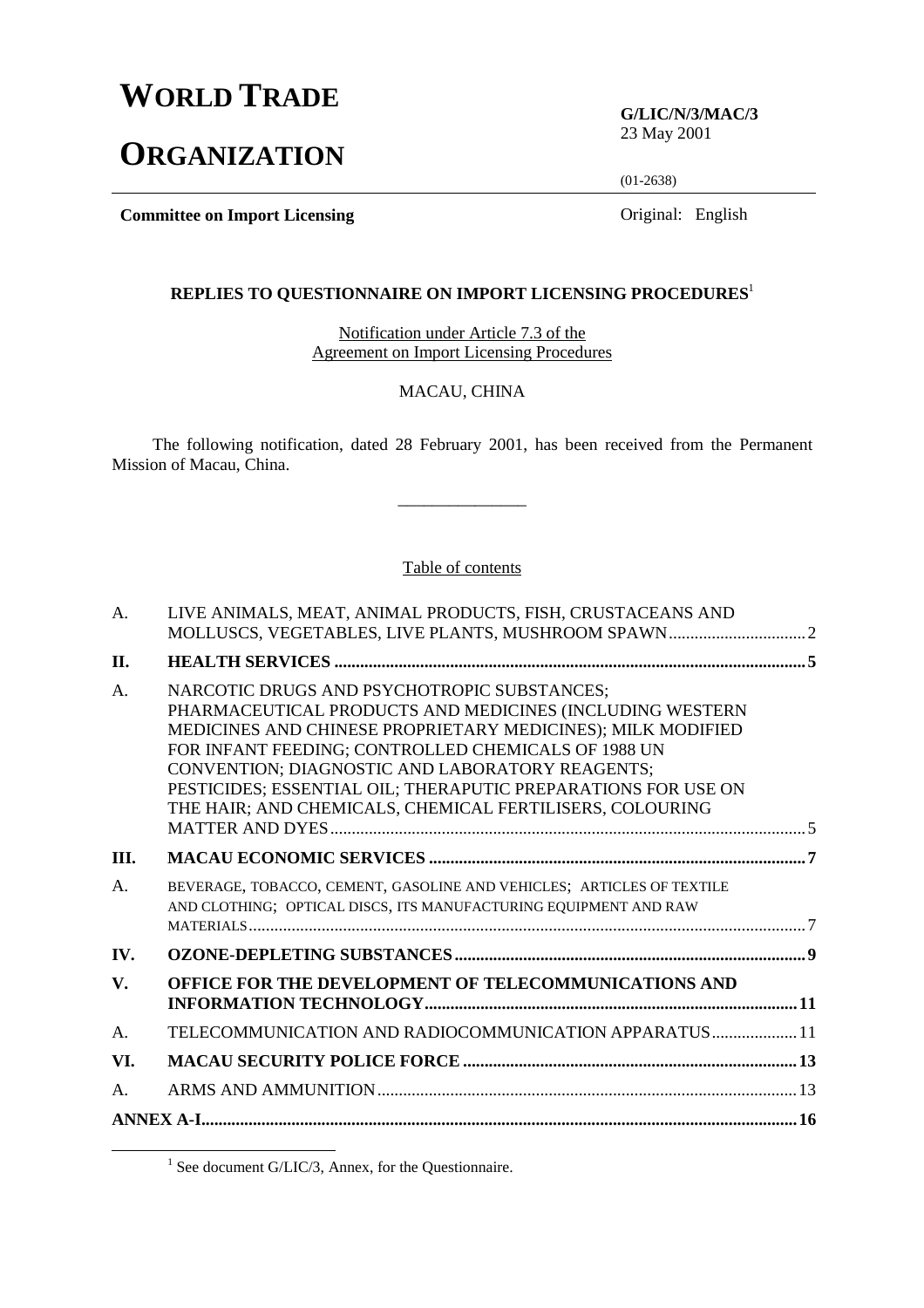Provisional Macau Municipality (Câmara Municipal de Macau Provisória) and Provisional Islands Municipalities (Câmara Municipal das Ilhas Provisória)

# A. LIVE ANIMALS, MEAT, ANIMAL PRODUCTS, FISH, CRUSTACEANS AND MOLLUSCS, VEGETABLES, LIVE PLANTS, MUSHROOM SPAWN

## Outline of system

1. An Import Licence supported by International Animal Health Certificate/International certificate of vaccination or another specific requirements is required for import of live animals (mammals, birds and reptiles). Furthermore, an international sanitary certificate is required for the import of meat, animal products, fish, crustaceans and molluscs, and international phytosanitary certificate for live plants, mushroom spawn and edible plant*.*

Special permits issued by the Sanitary and Inspection Services *(*S.I.S. - *Serviços de Inspecção e Sanidade*) of the Provisional Macau Municipality (*CMMP - Câmara Municipal de Macau Provisória*), or Public Sanitary and Environment Department (D.S.P.A. - *Departamento de Sanidade Pública e Ambiente*) of the Provisional Islands Municipalities (CMIP – *Câmara Municipal das lhas Provisória*) are required for the import of horses, with slightly different health requirements according to their origin from different countries.

Import Licensing, health controls and control of importation of plant are outlined in the Official Gazette, Decree-Law no. 66/95/M with new wording introduced by Decree-Law no. 59/98/M and in Government Decision no. 1/GM/99.

# Purpose and coverage of licensing

2. The import licence (IL) is granted by S.I.S. or the Garden and Green Area Division. (D.P.Z.V - *Divisão de Parques e Zonas Verdes* -*)* of the CMMP or D.S.P.A. or Green Area and Garden Department (D.Z.V.J. - *Departamento de Zonas Verdes e Jardins*) of CMIP, according to their border entry place (see Annex A-I - number 1), and is needed for chapters 1, 2, and 3 as mentioned below and a few products in chapters 4, 16, 21 and 95. All other commodities mentioned below can be imported simply after an Import Declaration (ID) has been completed.

2.1 List of commodity sections and chapters of the Nomenclature for the External Trade of Macau/Harmonised System:

- Live animals, Chapter 1.
- Meat and edible offal (fresh, chilled, frozen or prepared), Chapter 2.
- Fish and crustaceans, molluscs and other aquatic invertebrates, Chapter 3.
- Dairy products, edible products of animal origin, Chapter 4.
- Guts, bladders and stomachs of animals (other than fish), whole and pieces thereof, fresh, chilled, frozen, salted, in brine, dried or smoked, Chapter 5.
- Live trees and other plant, mushroom spawn, bulbs, roots and the like, Chapter 6.
- Edible vegetables, fruits*,* nuts and certain roots and tubers, Chapters 7 and 8.
- Seeds, fruit and spores, of a kind used for sowing, Chapter 12.
- Prepared edible fat, Chapter 15.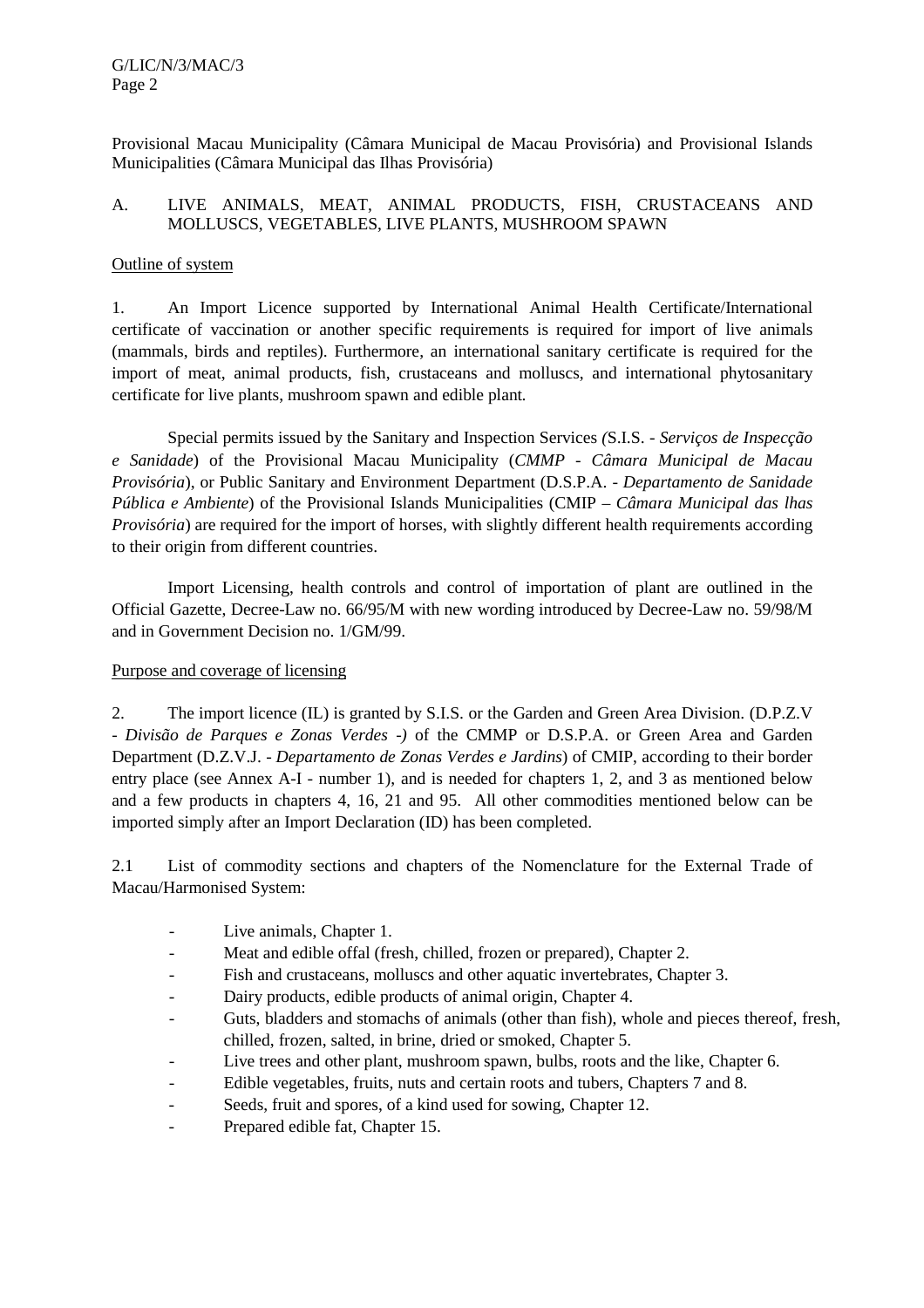- Preparation of meat of fish or of crustaceans, molluscs or other invertebrates, Chapter 16.
- Ice cream and other edible ice, Chapter 21.
- Prepared animal fodder, Chapter 23.
- Animal for circuses, Chapter 95.

3. IL or ID apply to the animals and products mentioned in 2.1 coming from all countries and territories outside Macau SAR.

4. The import licensing system is not intended to restrict the quantity or value of imports, but to protect public health, animal health, animal welfare and prevent the introduction into and spread within territory of destructive plant diseases and pests.

5. The import licensing system is a statutory requirement maintained under Decree-Law No. 66/95/M and Government Decision no. 1/GM/99. Species under CITES code must obey Decree-Law no. 45/86/M. Legislation does not leave designation of products subject to licensing to administrative discretion. Legislative approval is required when any changes are introduced to the existing system.

# Procedures

- 6. Not applicable.
- 7. (a) Application for IL should be submitted well in advance of importation (at least three working days). However, in a small number of cases, some applications are exceptionally accepted on the day prior to arrival. IDs are accepted also on the working day prior to arrival.
- (b) Where there is proof of a genuine need, IL may exceptionally be granted on request<sup>2</sup>.
- (c) There is no limitation of time as to the period of the year during which application for importation should be made.
- (d) Both Import Licence and Import Declaration are administered either by S.I.S. / D.P.Z.V. of CMMP or D.S.P.A. / D.Z.V.J. of CMIP. No other administrative organ is involved. However, the Macau Economic Services is also involved in offering recommendations regarding the application of Import Licences relating to the animals and plants listed in CITES (including their readily recognisable parts and derivatives) and medicines containing or claiming to contain tiger or rhino ingredients.

 $\overline{\phantom{a}}$ <sup>2</sup> "Exceptional cases" are defined as those that are claimed beforehand either by the exporter or importer as of urgent character or in need by the importer, particularly when dispatched by air through Macau International Airport or via express service. The normal procedure is to produce (documentary) evidence supported by reasonable explanation to his/her claim, namely letter(s) by the importer declaring so. Also, in case of events and exhibitions to be held locally, where imports into the Macau SAR, on a particular date, of certain type of goods either for sale or consumption are proved to be urgent or necessary.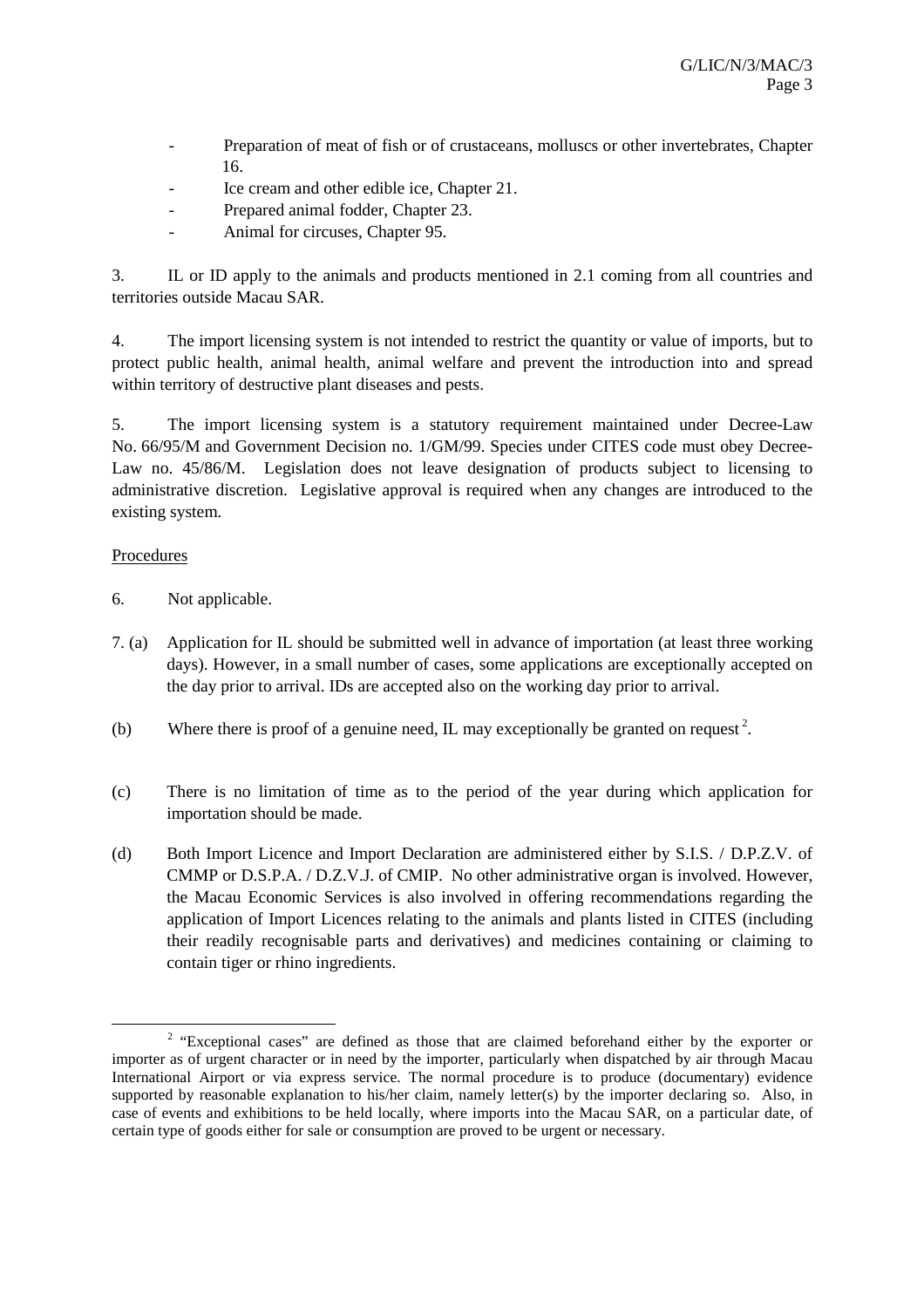8. Application of IL will not be refused if the ordinary criteria<sup>3</sup> are met. The reasons for refusal are always given to the applicant who has the right to appeal to the President of CMMP or CMIP.

# Eligibility of importers to apply for licence

9. All persons, firms and institutions, complying with Articles 3 and 4 of Decree-Law No. 66/95/M, are eligible to apply.

# Documentational and other requirements for application for licence

10. The required information is outlined in a sample application form for the IL and ID (Annex A-II) attached.

11. The required information is summarised in Annex A-I with respect to live specimens. Controls of and requirements for import of live animals (mammals, birds and reptiles), animal products destined for human consumption (meat, meat products, eggs, egg products, milk, milk products, prepared edible fat), edible ice, fish, crustaceans, molluscs, prepared animals fodder, vegetable, live plants, mushroom spawn, bulbs, roots, seeds, fruit and spores.

12. No fee is charged for IL and ID.

13. No deposit or advance payment is required.

# Conditions of licensing

14. The validity for IL is 30 days from the day following issuance. There is no specified validity period for ID.

- 15. There is no penalty for non-utilisation of IL.
- 16. Neither ID nor IL is transferable.
- 17.(a) Not applicable.

(b) For wholesale importation, pre-defined conditions regarding origin requirements, facilities and equipment under official control should be met.

# Other procedural requirements

18. No.

19. Not applicable.

 <sup>3</sup> <sup>3</sup> "Ordinary criteria" are the requisites stipulated by the Foreign Trade legislation in force, i.e. submitting correct and truthful data/information and supporting documents/attachments for evidence.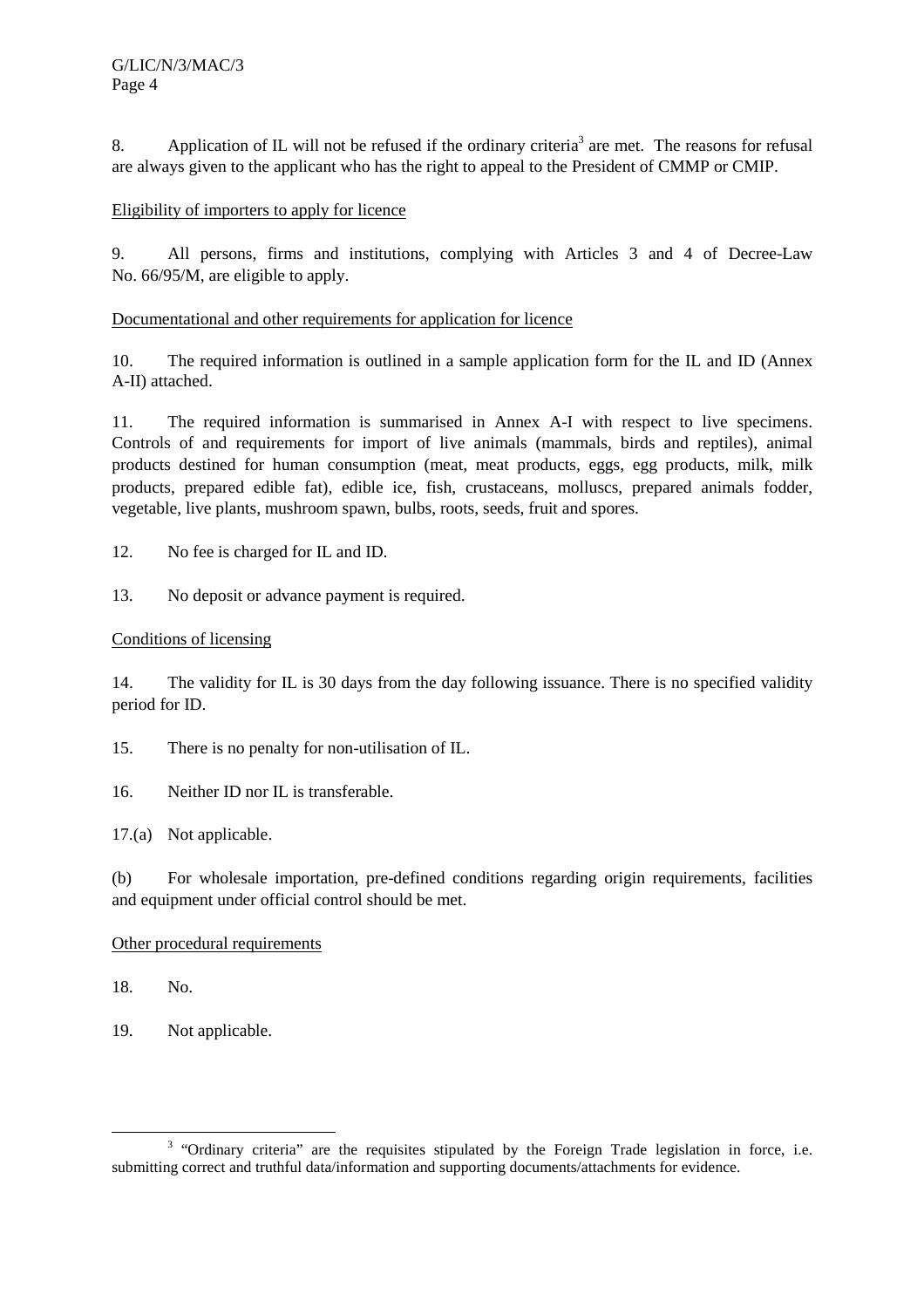## **II. HEALTH SERVICES**

A. NARCOTIC DRUGS AND PSYCHOTROPIC SUBSTANCES; PHARMACEUTICAL PRODUCTS AND MEDICINES (INCLUDING WESTERN MEDICINES AND CHINESE PROPRIETARY MEDICINES); MILK MODIFIED FOR INFANT FEEDING; CONTROLLED CHEMICALS OF 1988 UN CONVENTION; DIAGNOSTIC AND LABORATORY REAGENTS; PESTICIDES; ESSENTIAL OIL; THERAPUTIC PREPARATIONS FOR USE ON THE HAIR; AND CHEMICALS, CHEMICAL FERTILISERS, COLOURING MATTER AND DYES

#### Outline of system

1. The import of narcotic drugs, psychotropic substances, pharmaceutical products and medicines is controlled through (i) licensing of importers and (ii) issuing of import licence. An importer of narcotic drugs, psychotropic substances, pharmaceutical products and medicines has to be licensed with the Health Services before applying for an import licence to import these products for each consignment. Import licences are also required for import of the other items specified above. Importers of such products have to be registered as Foreign Trade Operator with the Macau Economic Services before applying for the import licences from the Health Services to import the mentioned products for each consignment.

 The licensing system is intended for the public health reasons and to fulfil Macau SAR's international obligations.

## Purpose and coverage of licensing

2. Import licence issued by the Health Services is required for the import of all of the above-mentioned products, which are specified in the Group B of Table B of Government Decision No. 128/GM/98.

3. The licensing system applies to the above-mentioned products coming from all countries/territories outside Macau SAR.

4. The purpose of the import licensing system is not to restrict the quantity or value of imports, but for public health reasons and to prevent diversion of narcotic drugs and psychotropic substances into illicit markets as well as controlled chemicals into illicit manufacture of such products.

5. The licensing is statutorily provided under the Decree-Law no. 34/99/M, no. 58/90/M and no. 66/95/M. Legislation does not leave designation of products subject to licensing to administrative discretion. Legislative approval is required when any changes are introduced to the existing system.

#### **Procedures**

6. Not applicable.

7.(a) Application for import licence should be submitted in advance of importation taking into account the processing time. For registered narcotic drugs, psychotropic substances, pharmaceutical products and medicines; and other items, the import licence will be issued within three working days.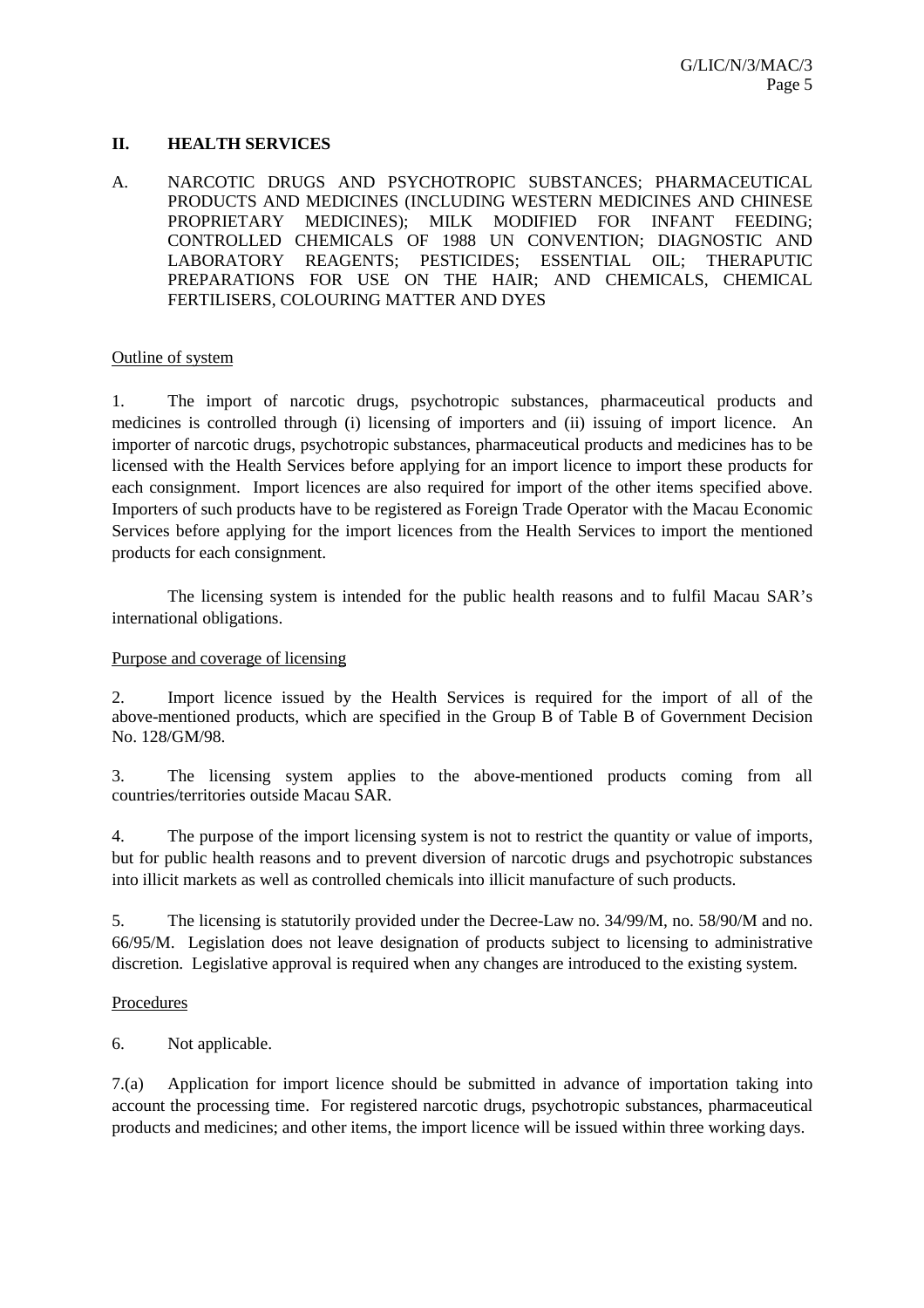(b) Where there is proof of a genuine need, the import licence may exceptionally be granted on request.

(c) There is no limitation of time as to the period of the year during which application for licence and/or importation to be made.

(d) The Health Services is the sole administrative organ involved in the processing and authorisation of application for the import licences of the most of the mentioned medicines and products except those medicines subject to CITES. The Macau Economic Services is meanwhile involved in offering recommendations on authorisation of application for the import licences of those medicines containing ingredients subject to CITES.

8. Application for an import licence will not be refused if the ordinary criteria are met. Reasons for refusal will be given to the applicant in case of unsuccessful application, and the applicant has the right to appeal to the Director of the Health Services.

# Eligibility of importers to apply for licence

9. Narcotic drugs, psychotropic substances, pharmaceutical products and medicines have to be registered with the Health Services, before than can be allowed to be imported for the purpose of local sale or distribution. A Company is required to hold an appropriate firm licence issued by the Health Services before it can apply for an import licence. Application for the firm licence is open to all qualified traders registered by the Macau Economic Services. The fee charged for the firm licence of pharmaceutical products and medicines is MOP 3,000; and the charge for the annual renewal is MOP 400. A list of licensed importers is available on requested. The information regarding the importers is published on the official gazette when the registration licence is issued to them.

10. For other items, a Company is required to hold an appropriate trader registration issued by the Macau Economic Services before it can apply for an import licence.

# Documentational and other requirements for application for licence

10. When applying for a licence to deal with narcotic drugs, psychotropic substances, pharmaceutical products and medicines, the importer must provide detailed information namely personal identification, certificate of criminal registration and identification of the proposed licensed premises.

The application of an import licence of the products mentioned in above paragraph must be supported by the following documents:

- authentic copies of registration certificate issued by the health authority of the manufacturing or exporting country and production licence issued by the manufacturing country;
- authorised import certificate issued by the Health Services (for narcotic drugs and psychotropic substances only); and
- the Prior Authorisation Application Form.

In addition to that, analytical reports or literatures provided by the manufacturer or exporter and the Prior Authorisation Application Form have to be submitted for application of an import licence of the other items.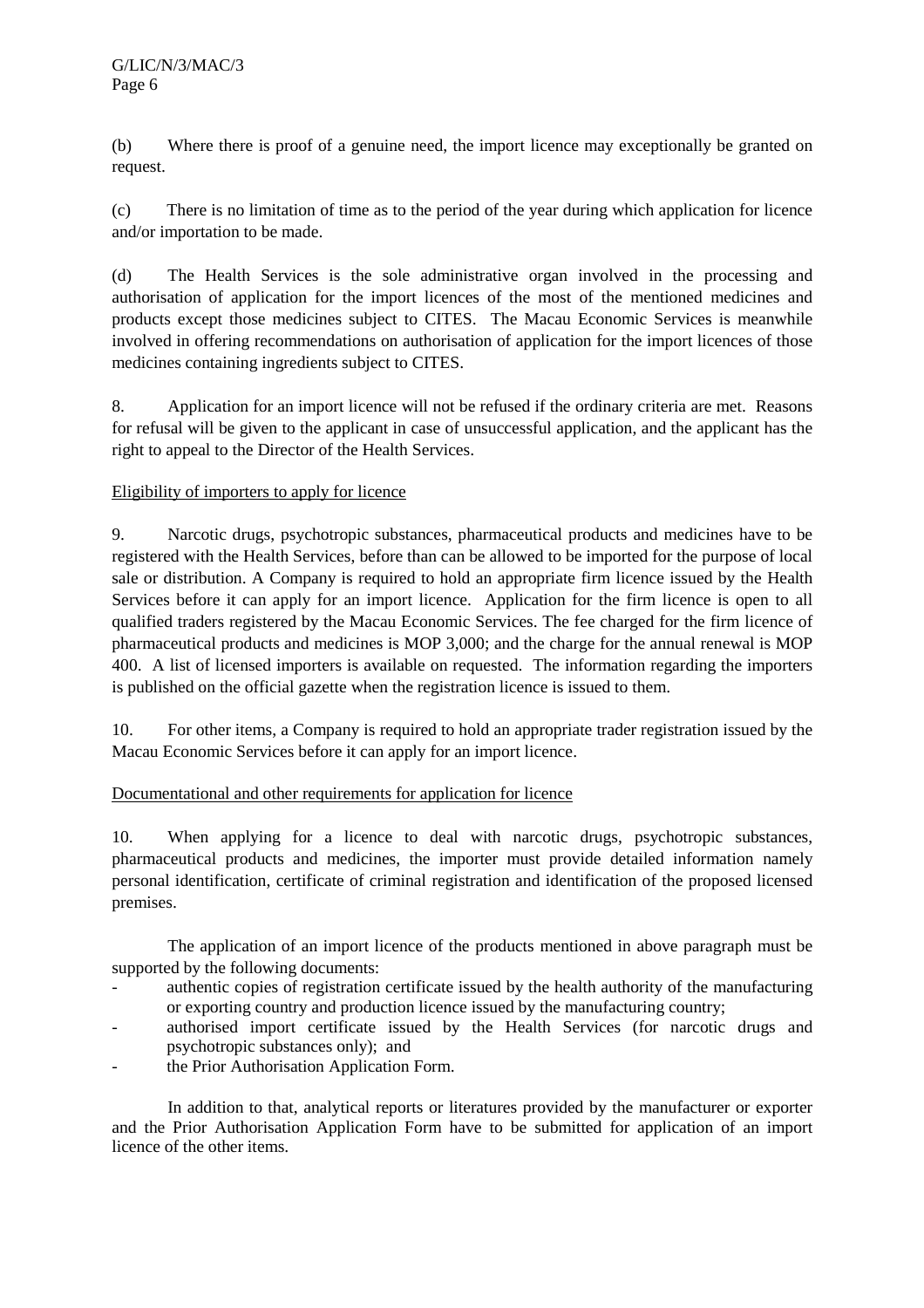11. The valid import licence is the only document required upon actual importation. Samples of the application forms and the import licence are attached (Annex B).

12. No fee is charged for the issue of the import licence.

13. No deposit or advance payment is required. A fee of MOP 30 is charged for each import of the goods, which will be under inspection when arrive in Macau SAR.

## Conditions of licensing

14. The import licence covering all of the mentioned products is valid for 30 days from the day following issuance. The validity cannot be extended under normal circumstances.

- 15. There is no penalty for the non-utilisation of an import licence.
- 16. Not transferable between importers.
- 17. No.

#### Other procedural requirements

- 18. No other administrative procedures are required prior to importation.
- 19. No foreign exchange control.

#### **III. MACAU ECONOMIC SERVICES**

A. BEVERAGE, TOBACCO, CEMENT, GASOLINE AND VEHICLES; ARTICLES OF TEXTILE AND CLOTHING; OPTICAL DISCS, ITS MANUFACTURING EQUIPMENT AND RAW MATERIALS

#### Outline of system

1. The import licensing system for beverage, tobacco, cement, gasoline, vehicles, textile and clothing is governed by Decree-Law no. 66/95/M, with new wording introduced by Decree-Law No. 59/98/M. The import licensing system for optical discs, its manufacturing equipment and raw materials is governed by Decree-Law no. 66/95/M with new wording introduced by Decree-Law No. 59/98/M, and Decree-Law No. 51/99/M.

The above-mentioned licensing systems are administered by the Macau Economic Services. The aforesaid goods are specified in group C of Table B of Government Decision no. 128/GM/98.

#### Purpose and coverage of licensing

2. The licensing system covers all goods listed in group C of Table B of the Government Decision No. 128/GM/98.

3. Licensing system applies to the above-mentioned goods or products from all sources.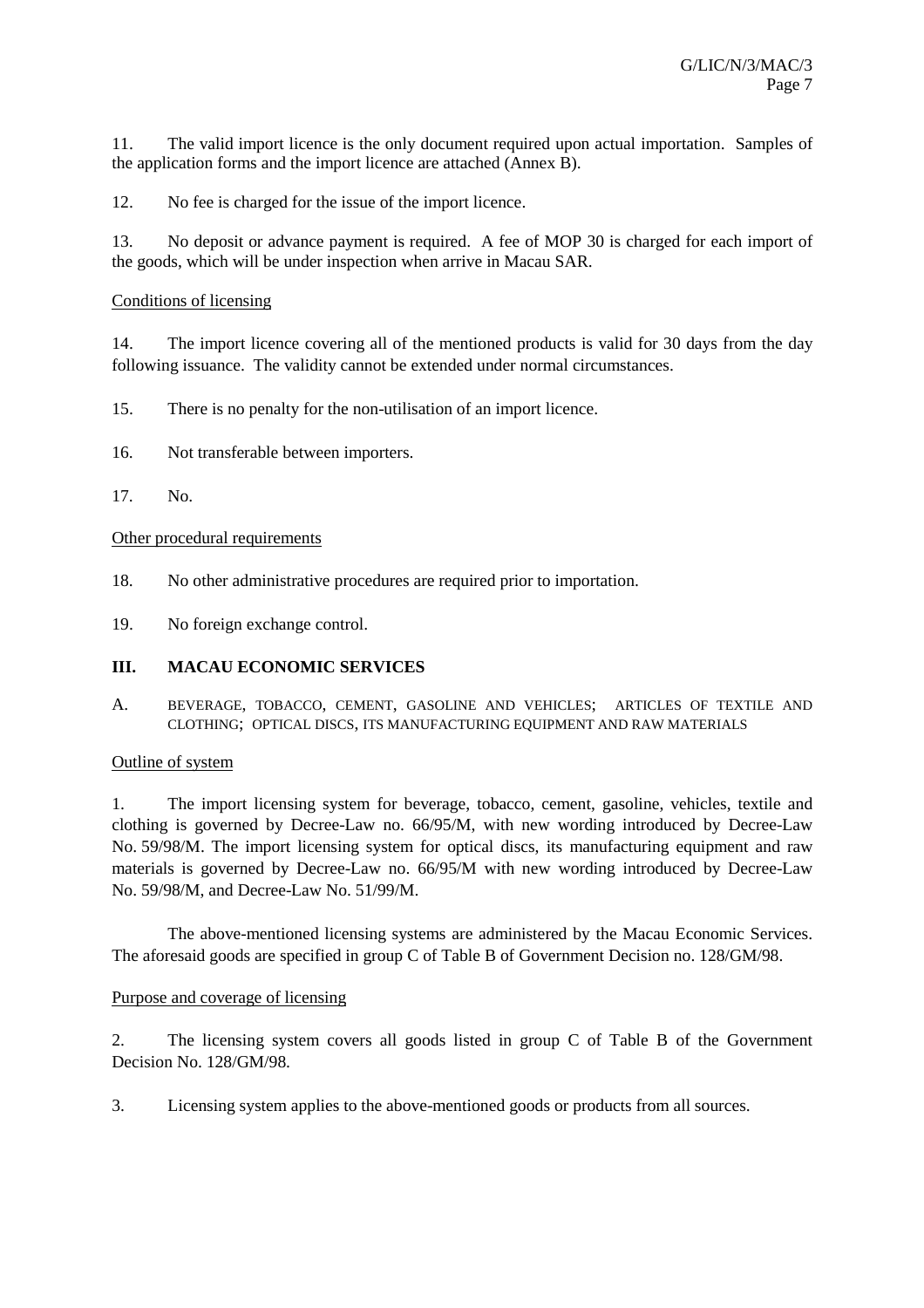4. The licensing is not to be constructed as a means to restrict either quantity or value of imports.

For beverage, tobacco, cement, gasoline and vehicles: to administer the levying of consumption tax. For textile and clothing: as a surveillance system to back up Macau SAR's textiles export control system. For optical discs, its manufacturing equipment and raw materials: to efficiently control the flow of optical disc mastering and manufacturing equipment into and out of the Region. Licensing is used as a means to prevent those products from being utilised for copyright infringing activities.

5. The licensing system is a statutory requirement maintained under Decree-Law No. 66/95/M. Legislation does not leave designation of products to be subject to licensing to administrative discretion. Legislative approval is required when any changes are introduced to the existing system

# Procedures

- 6. Not applicable.
- 7. (a) Licences must be applied for at least three working days before importation.
- (b) Where there is proof of a genuine need, IL may exceptionally be granted on request.
- (c) There is no limitation of time as to the period of the year during which application for licence and/or importation may be made.
- (d) The Macau Economic Services is the sole administrative organ to issue licences for the aforesaid goods. Nevertheless, with regard to vehicles, one-off registration at and approved by Provisional Macau Municipality (*Câmara Municipal de Macau Provisória*) of any type or model of vehicles is required before importation.

8. Application for a licence will not be refused if the ordinary criteria are met. The reasons for refusal are always given to the applicant who has the right to appeal to the Macau Economic Services.

# Eligibility of importers to apply for licence

- 9.(a) Not applicable.
- (b) Only those importers who comply with articles 3 and 4 of Decree-Law no. 66/95/M as "Foreign Trade Operator" are eligible to apply for licences. The registration of a "Foreign Trade Operator" is available to all persons, firms, entities or institutions free of charge.

# Documentational and other requirements for application for licence

10. With regards to documentation for application of licences, a single form is required. Sample of that form (import licence) is attached (Annex C).

In addition, where optical discs are concerned, an invoice including detailed information such as buyer's/consignee's name, address, telephone and/or fax numbers, quantity, value and CD title etc.,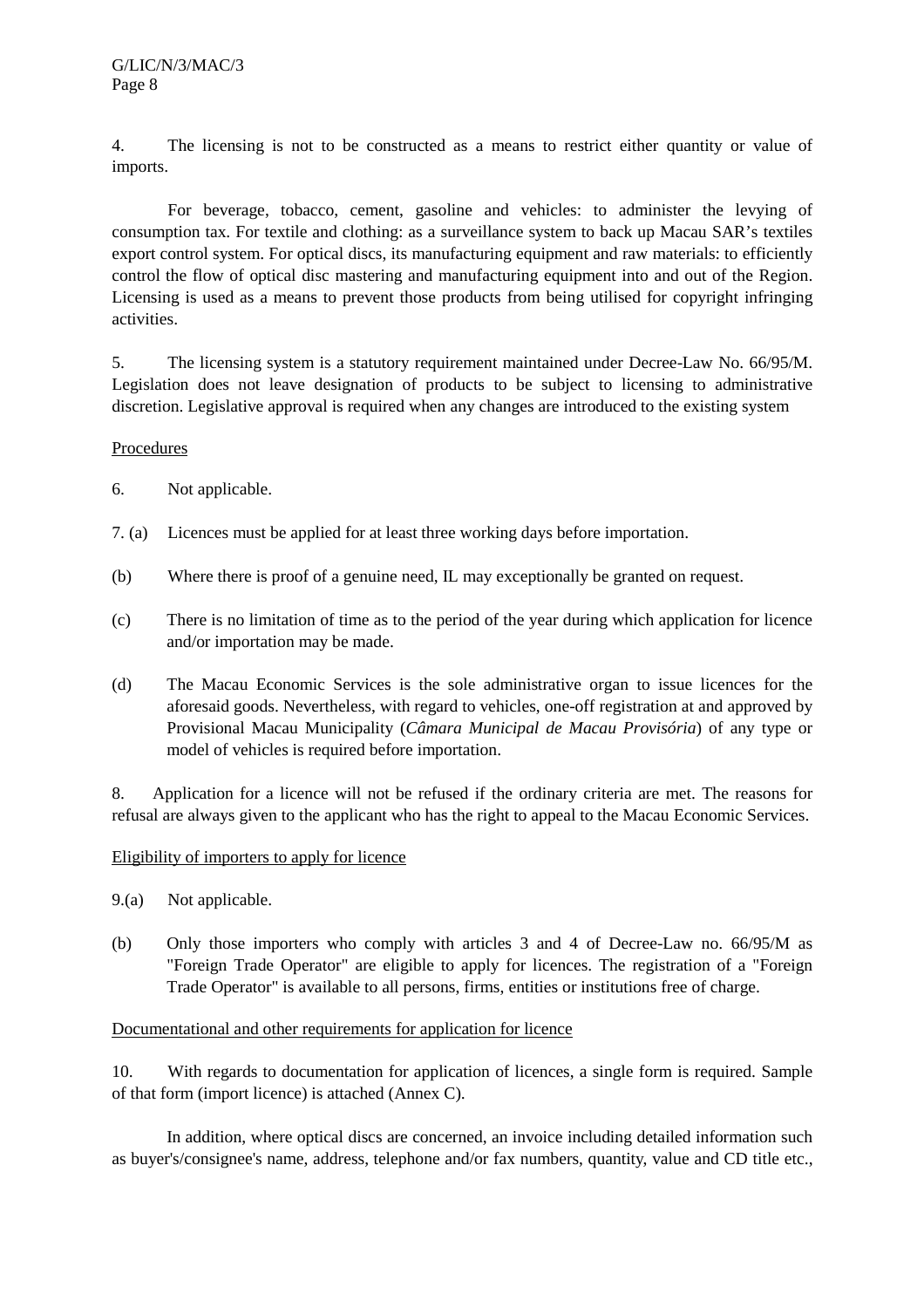and a document stating the copyright holder must be submitted in conjunction with the aforesaid application form.

For optical disc manufacturing equipment and raw materials, full information including purpose, utilisation, and final destination and buyer's personal details of the imported goods must be provided in the application. If the import is for local manufacturing, users of such imported goods must be themselves manufacturers.

11. For Optical Discs, both valid import licence and the above-mentioned commercial invoice have to be submitted upon actual importation. However, for manufacturing equipment, raw materials and the other products and commodities, only an import licence is required.

12. No administrative fee is charged for the issuance of import licences.

13. No deposit or advance payment is required.

## Conditions of licensing

14. The validity of a licence is 30 days from the day following issuance and it cannot be extended.

- 15. There is no penalty for non-utilisation of an import licence.
- 16. Import licences are neither transferable nor negotiable among importers.
- 17.(a) Not applicable.
- (b) No.

#### Other procedural requirements

18. With reference to import licensing for vehicles, a prior one-off registration with the Provisional Macau Municipality (*Câmara Municipal de Macau Provisória*) for all types and models of vehicles is required.

19. There are no foreign exchange controls whatsoever.

# **IV. OZONE-DEPLETING SUBSTANCES**

#### Outline of system

1. An import licence is required for import of Ozone depleting substances. Import controls are governed by Decree-Law No. 62/95/M and are primarily exercised by the Macau Economic Services.

#### Purposes and coverage of licensing

2. The licensing system covers all goods specified in the Annex of the Decree.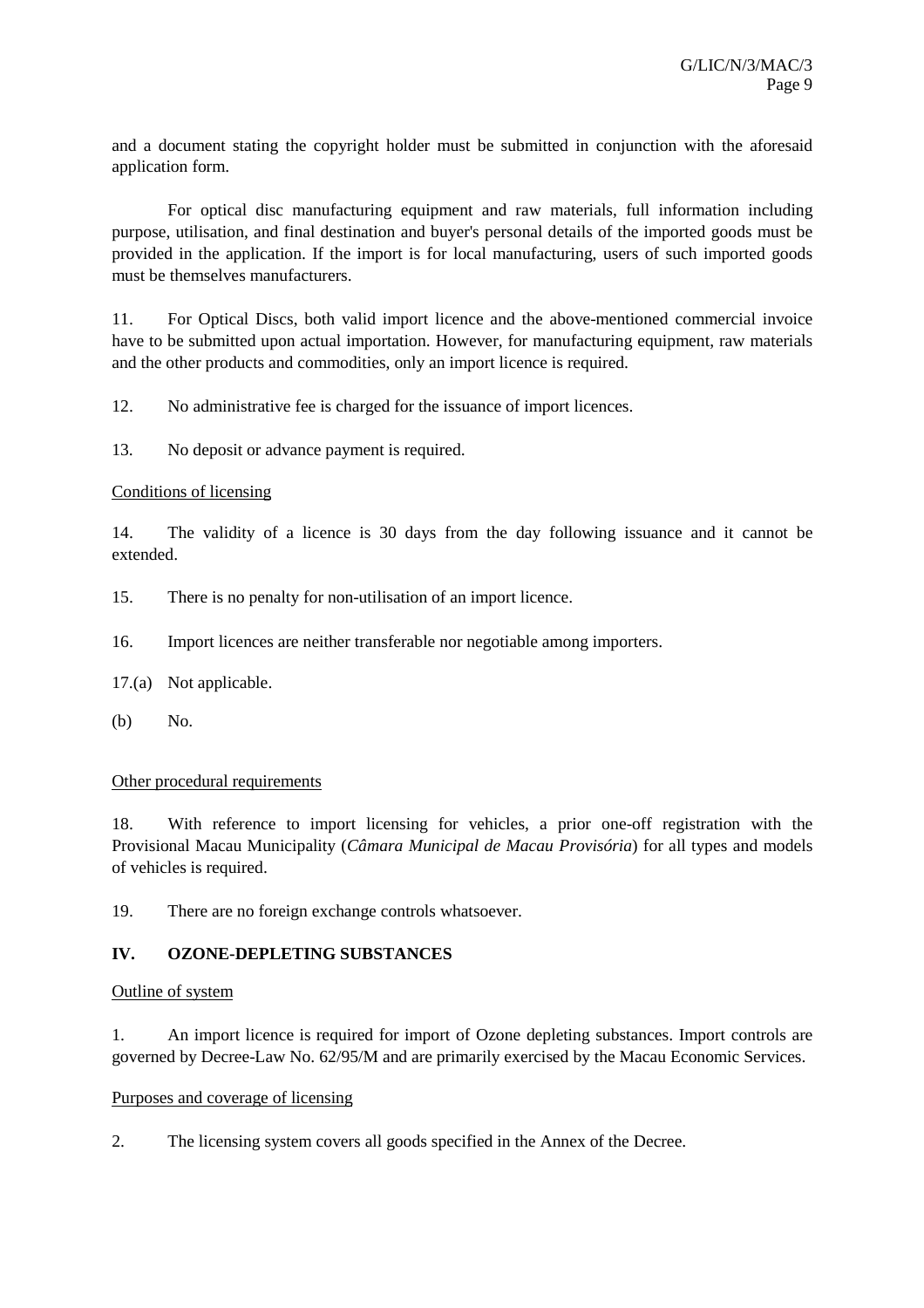3. Licensing system applies to the above-mentioned goods or products originating in or coming from those members who are contracting parties to the Montreal Protocol 1987. Importation of Ozone depleting substances from non-parties to the Montreal Protocol is prohibited.

4. The licensing system enables Macau authorities to comply with and abide by the rights and obligations set out in the Montreal Protocol. For this purpose, a quantitative limit is imposed to imports of ozone depleting substances that do not exceed levels agreed under the said Protocol.

5. The licensing system is a statutory requirement maintained under the said Decree. Legislation does not leave designation of products to be subject to licensing to administrative discretion. Legislative approval is required when any changes are introduced to the existing system.

- 6. Imports of ozone depleting substances are subject to quantitative restrictions as follows:
- I. Opening of quota allocation is publicly announced for all importers. However, the amount allocated will not be published.
- II. Quota is allocated on a yearly basis. Licences are normally issued to importers for individual consignments.
- III. The Macau Economic Services is in charge of monitoring the utilisation of both licences and quotas. Unused quotas will not be added to the following allocation exercise. Importers must provide information upon request.
- IV. The submission of applications for licences may be made at any time.
- V. The length of time for processing applications is normally a minimum of 6 working days.
- VI. Not specified.
- VII. Two authorities, namely the Environmental Protection Committee and the Macau Economic Services, are involved in the processing of applications. Application of licences should be first submitted to the Environmental Protection Committee for recommendation. Then, the application, with the attached recommendations if any, is forwarded to the Macau Economic Services for approval. Licences are issued by the Macau Economic Services.
- VIII. Quota allocation is carried out in accordance with the provisions set out in the *Regulation on Utilisation of Quota of Importation of Trichloroethane*, which is administered by the Macau Economic Services. Two types of quota, namely initial quota and additional quota, are specified in the *Regulation*. Initial quota is allocated based on past performance only. Additional quota is granted under a points system set out in the said *Regulation,* by an amount of approximately 20% of the annually agreed level to be distributed to all applicants.
- IX. Not applicable.
- X. Not applicable.
- XI. No.
- 7. Not applicable.

8. Application for a licence will not be refused if both the ordinary criteria are fulfilled and the quota does not exceed the allocated limit. The reasons for refusal are always given to the applicant who has the right to appeal to the Macau Economic Services.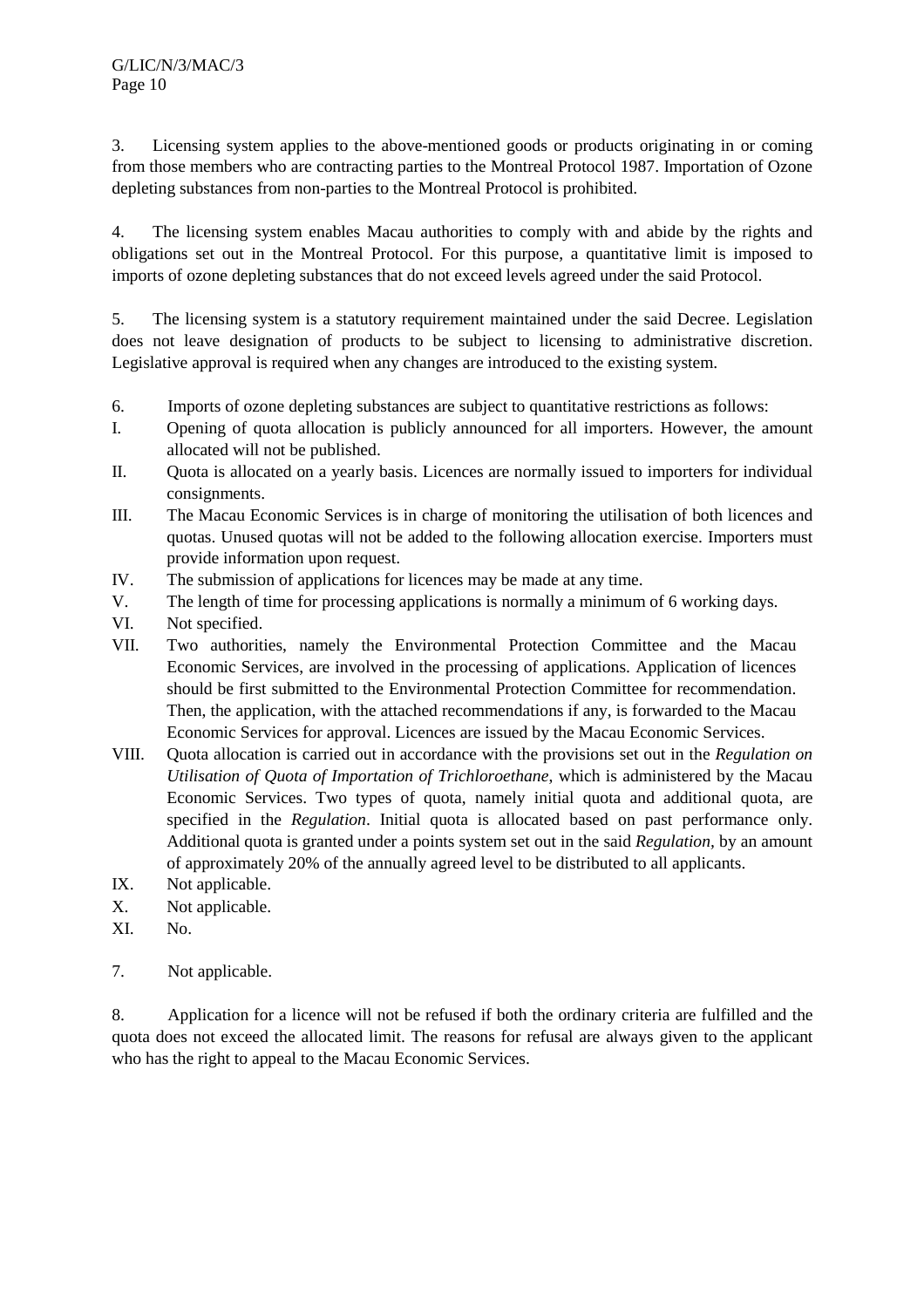## Eligibility of importers to apply for licence

9. (a) Only those importers who comply with articles 3 and 4 of Decree-Law No. 66/95/M as "Foreign Trade Operator" are eligible to apply for licences. The registration of a "Foreign Trade Operator" is available to all persons, firms, entities or institutions free of charge.

## (b) Not applicable.

## Documentational and other requirements for application for licence

10. With regards to documentation for application of licences, a single form is required. A sample of that form (import licence) is available for consultation in the Secretariat (Market Access Division).

11. Only valid import licences have to be presented upon actual importation.

- 12. No administrative fee is charged for issuance of import licences.
- 13. No deposit or advance payment is required.

#### Conditions of licensing

14. The validity of a licence is 30 days from the day following issuance and it cannot be extended.

- 15. There is no penalty for non-utilisation of an import licence.
- 16. Import licences are neither transferable nor negotiable among importers.
- 17. (a) Not applicable.
- (b) No.

## Other procedural requirements

- 18. There are no other procedural requirements.
- 19. There are no foreign exchange controls whatsoever.

# **V. OFFICE FOR THE DEVELOPMENT OF TELECOMMUNICATIONS AND INFORMATION TECHNOLOGY**

A. TELECOMMUNICATION AND RADIOCOMMUNICATION APPARATUS

## Outline of system

1. Import controls are primarily exercised by Macau Economic Services. However, the Office for the Development of Telecommunications and Information Technology is also involved in the system of import controls on telecommunication and radiocommunication equipment.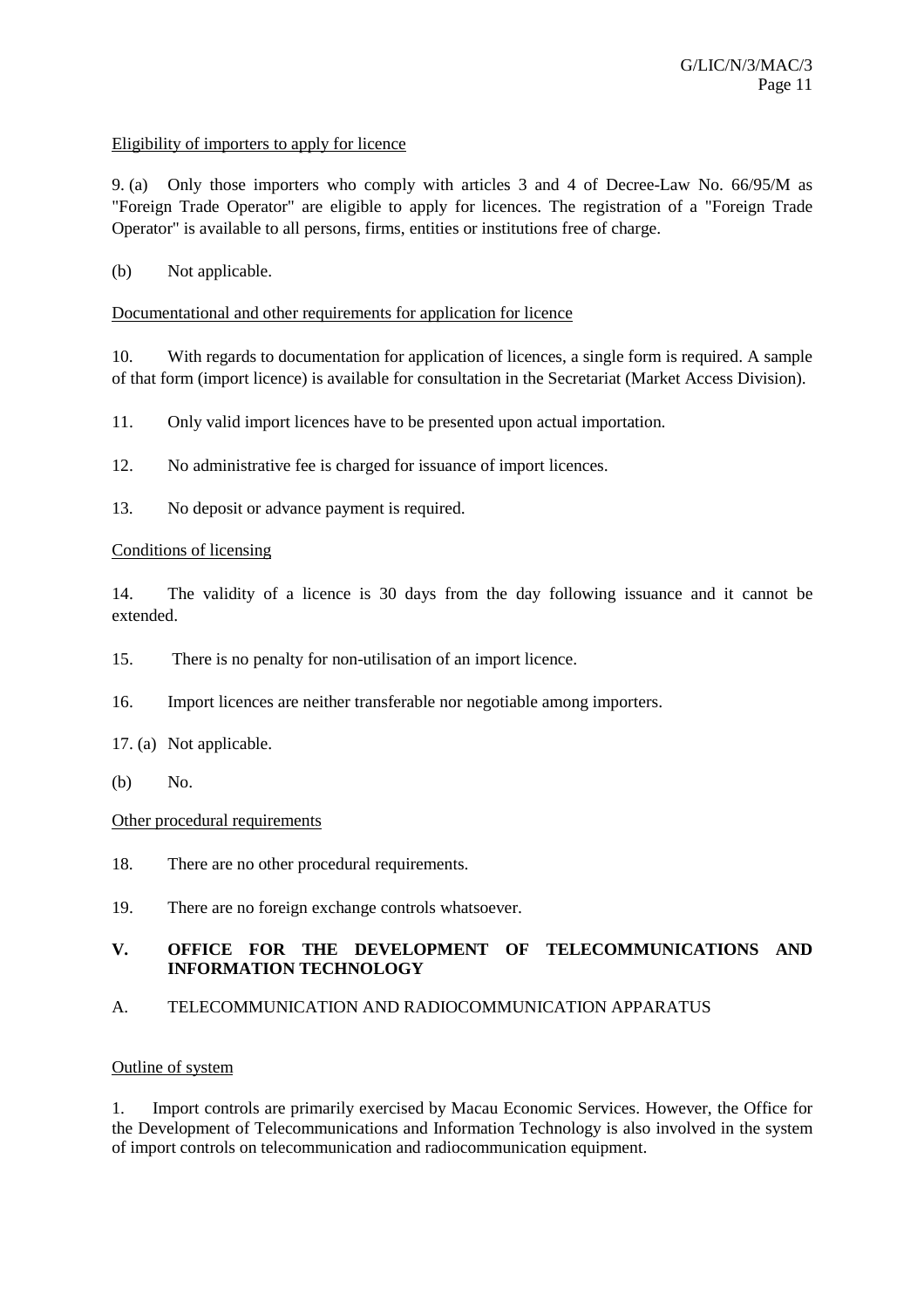## Purposes and coverage of licensing

2. Import licences are required for all telecommunication and radiocommunication equipment. These include:

- a. Wired telephone or telegraph apparatus, including wireless handsets, and telecommunication equipment of the current bearer or telecommunication digital equipment; videophones (except for private use and included in the accompany luggage).
- b. Transmitters for wireless telephone, radiotelegraph, radio broadcasting or television, as well as built-in receivers, recorders or sound reproducer (except those with exemption for station licence or approval obtained in the applicable radiocommunication legislation).
- c. Radar apparatus, radio navigation equipment and remote control equipment.
- d. Receivers for radiotelephone, radio telegraph or broadcasting, with combination inside the same cabinet, with a tape recorder or a timer (except the receivers of audio broadcasting).
- e. Receivers for television, including those with built-in radio receivers, video tape recorders; video monitors and projectors (except TV broadcasting receivers, video monitors and projectors).
- f. The spare parts exclusively or partially for the equipment listed between points (b) to (e) (except the parts for audio broadcasting receivers or television receivers, video monitors and projectors).
- 3. The licensing system applies to goods originating in and coming from any country.

4. The import licensing system on telecommunication and radiocommunication equipment is not intended to restrict the quantity or value of imports. Instead, its aim is to monitor and protect Macau's access to high technology products.

5. The import licensing system is a statutory requirement maintained under Decree-Law no. 66/95/M. Legislation does not leave designation of products to be subject to licensing to administrative discretion. Legislative approval is required when any changes are introduced to the existing system.

# Procedures

- 6. Not Applicable.
- 7.(a) Licence application should be submitted before importing the equipments taking into account the processing time required by the Office for the Development of Telecommunications and Information technology, which is within three working days.
- (b) Where there is proof of a genuine need, IL may exceptionally be granted on request.
- (c) There is no limitation of time as to the period of the year during which application for licence and/or importation may be made.
- (d) The Office for the Development of Telecommunications and Information Technology is the sole administrative organ to issue licences for the telecommunication and radiocommunication equipment.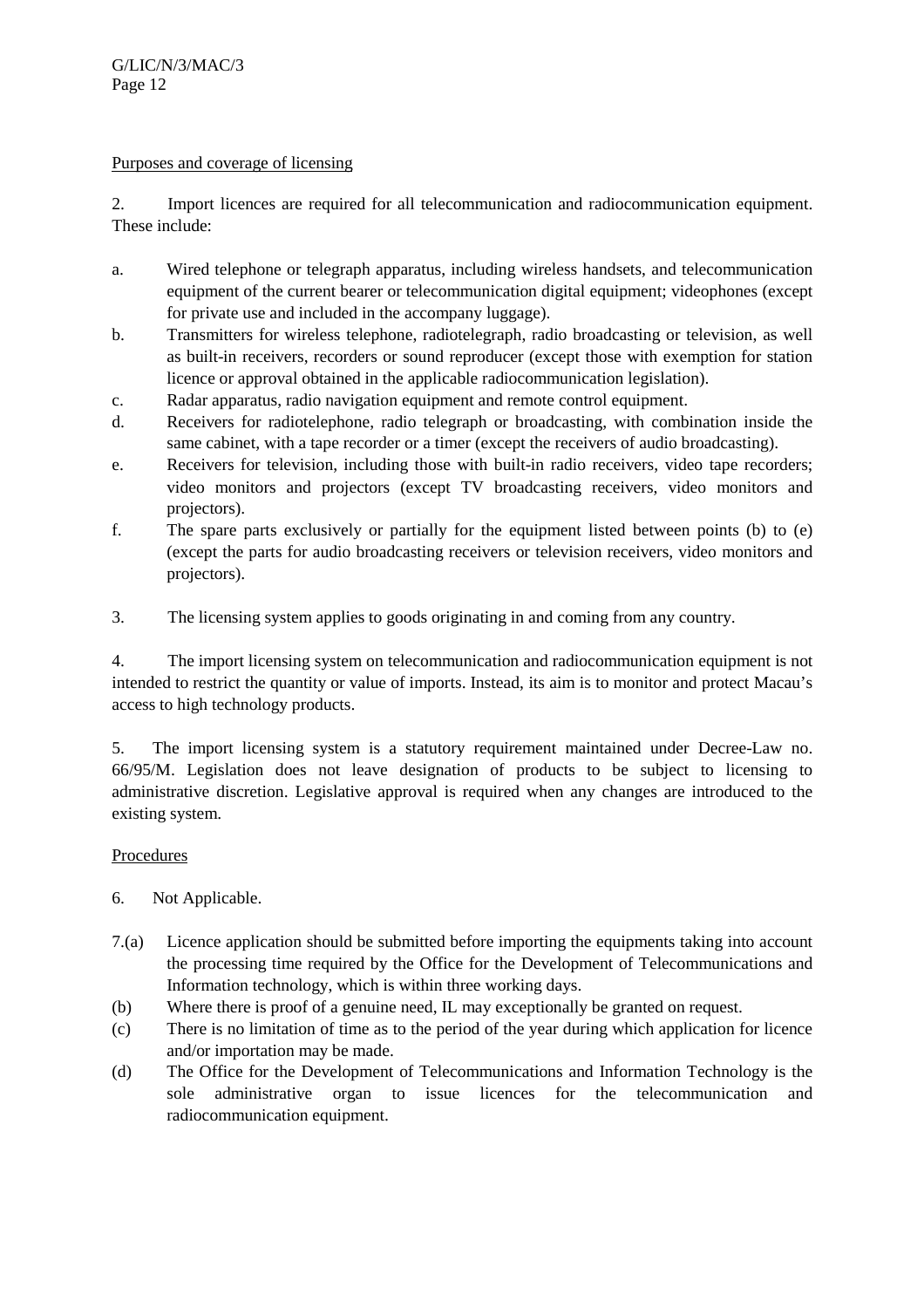8. Import licence application may be refused in case the equipment does not comply with the Technical Standards applicable in Macau. A right to appeal is statutorily provided.

## Eligibility of importers to apply for licence

9. All firms and institutions are eligible to apply for import licences except under special circumstances where licensing facilities are denied owing to malpractice of the firm/institution.

## Documentational and other requirements for application for licence

10. A sample form is attached (Annex C). Catalogues/technical specifications for the products under application are to be submitted with the application for technical classification purpose.

11. Only the import licence is needed upon actual importation,

- 12. No licensing fee is charged.
- 13. No deposit or advance payment is required.

#### Conditions of licensing

14. An import licence covering telecommunication and radiocommunication equipment is valid for 30 days from the day following issuance. The validity cannot be extended under normal circumstances.

15. There is no penalty for the non-utilisation of an import licence.

16. Not transferable.

17. No.

#### Other procedural requirements

18. No other administrative procedures required.

19. There are no foreign exchange controls.

# **VI. MACAU SECURITY POLICE FORCE**

#### A. ARMS AND AMMUNITION

# Outline of system

1. Import controls on arms and ammunition are primarily exercised by the Macau Security Police Force (CPSP – *Corpo de Polícia de Segurança Pública*).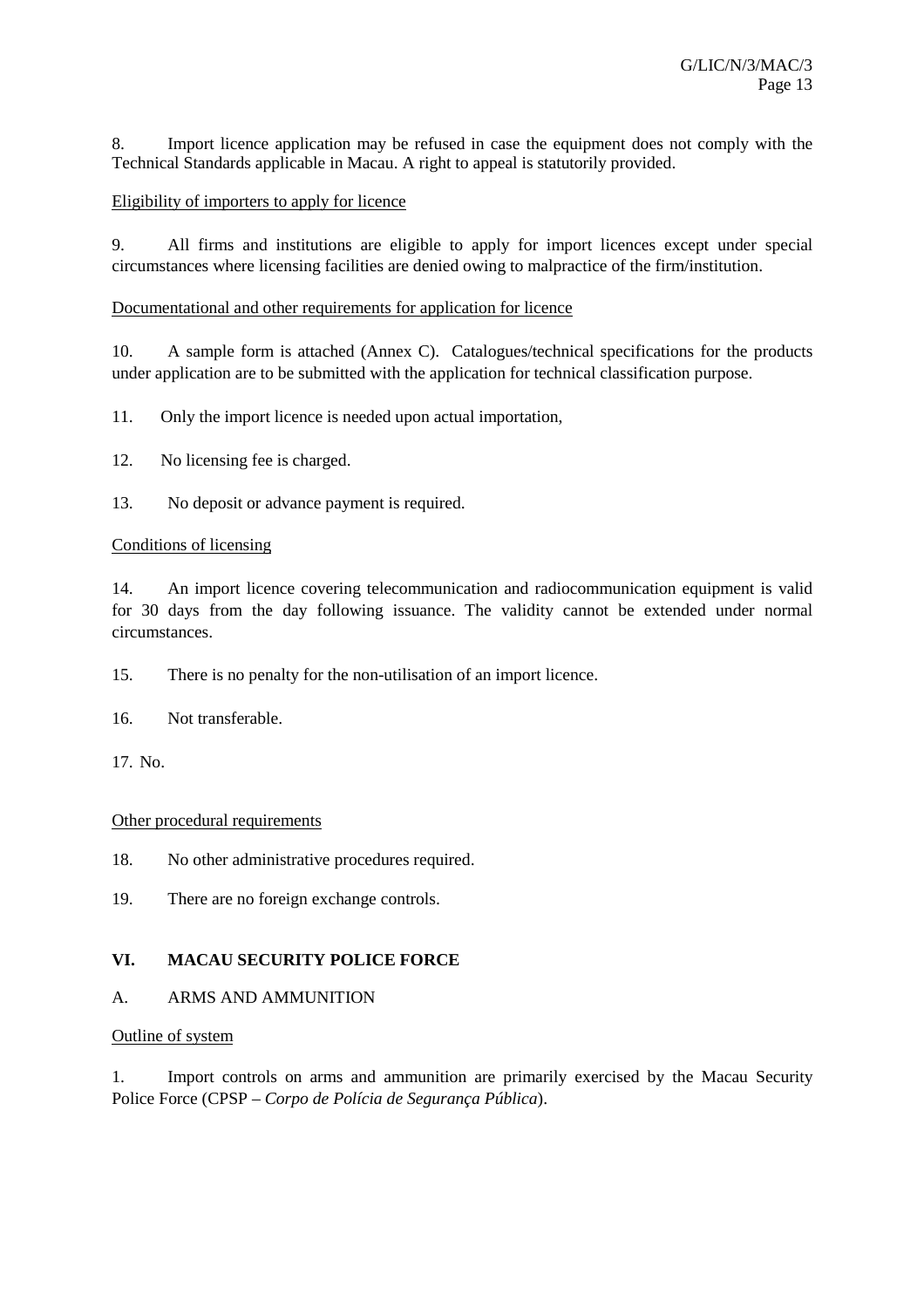## G/LIC/N/3/MAC/3 Page 14

#### Purposes and coverage of licensing

- 2. Import licences are required for certain arms and ammunition:
- (a) Licence for defence gun: cartridges of calibre .22 to .32
- (b) Licence for competition gun:

| Arms      |                             | <b>Calibre</b>     |
|-----------|-----------------------------|--------------------|
|           |                             | .177               |
|           |                             | .22S $(Short)$     |
| Pistol    |                             | .22LR (Long Rifle) |
|           |                             | .32                |
|           |                             | .38                |
|           |                             | .45                |
|           |                             | .22LR (Long Rifle) |
| Revolvers |                             | .32                |
|           |                             | .38                |
|           |                             | .45                |
|           | Shotgun                     | .12                |
| Guns      | Precision                   | .177               |
|           | Automatic or Semi-automatic | .22LR (Long Rifle) |

3. The licensing system applies to goods originating in and coming from any countries.

4. The import licensing is not intended to restrict the quantity of imports.

5. The import licensing system is statutorily defined in the Decree-Law no. 77/99/M of 8 November 1999 "Arms and Ammunition Rules". Any changes in existing system require legislative approval.

#### **Procedures**

- 6. Not applicable.
- 4.(a) Applications for import licences should be submitted one month in advance. In the case of inadvertence, licence can be obtained within a shorter time limit.
- (b) A licence cannot be granted immediately on request.
- (c) There is no limitation of time as to the period of the year during which application for import licence may be made.
- (d) The Macau Security Police Force is the sole administrative organ to issue licences for the aforesaid goods.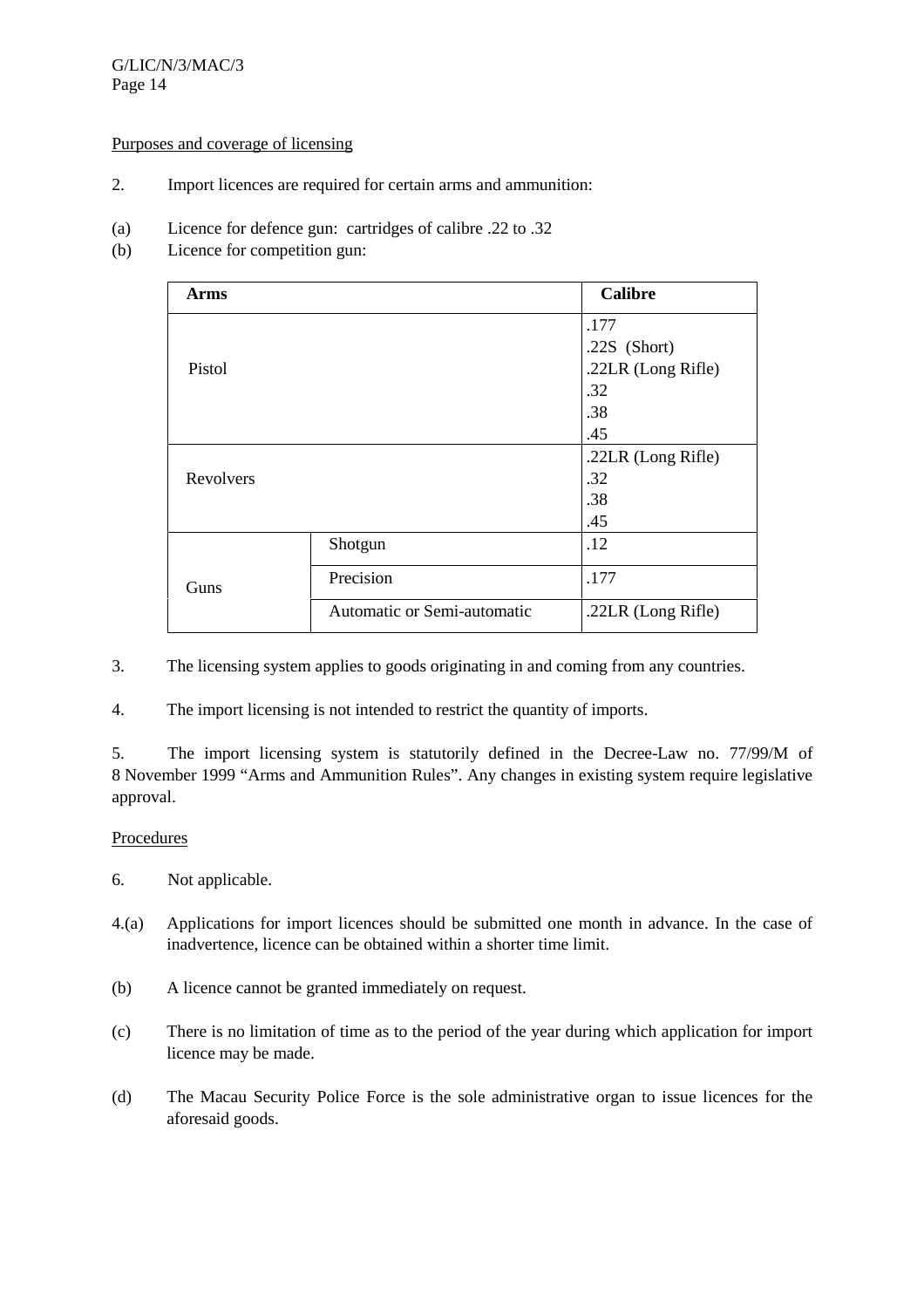8. Import licence applications may be refused if the ordinary criteria are not met. The applicants have the right of appeal to Macau Security Police Force in the event of refusal within 30 days.

# Eligibility of importers to apply for licence

9. All persons, firms and institutions are eligible to apply for licences under the registration licensing system.

Documentational and other requirements for application for licence

- 10. Copy of the Identity Card with application form.
- 11. The import licence. A sample form is attached (Annex C).

12. There are no licensing fees or administrative charges for the issue of licences.

13. There are no requirements for deposit or advance payment associated with the issue of **licences** 

#### Conditions of licensing

- 14. The period of validity of a licence is 12 months. It cannot be extended.
- 15. There is no penalty for the non-utilisation of a licence or a portion of a licence.
- 16. Licences are not transferable.
- 17. No.

## Other procedural requirements

- 18. There are no other administrative procedures.
- 19. There are no foreign exchange controls.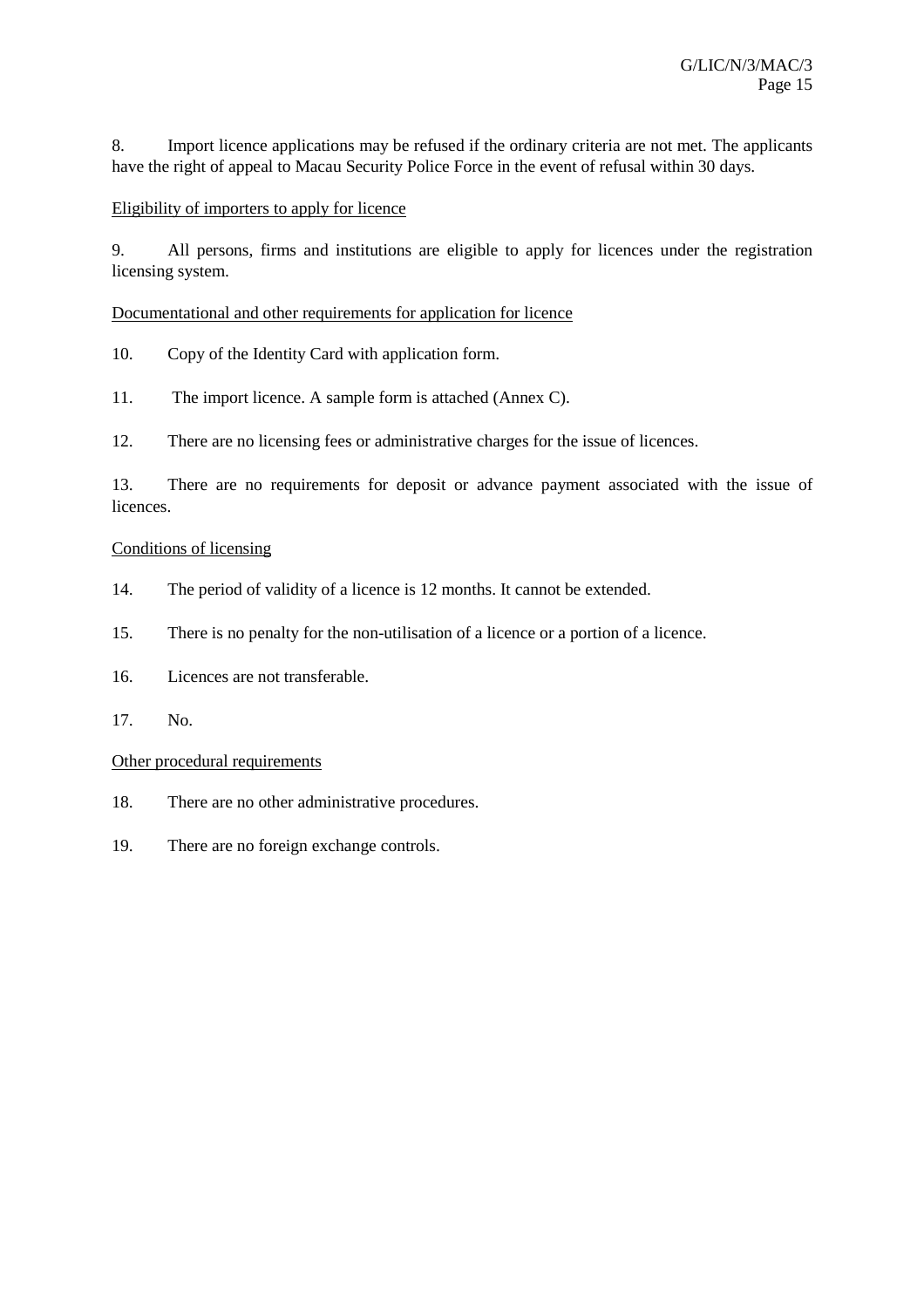## **ANNEX A-I**

## Importation Procedures for Group I

#### 1. Import Notification

The Macau SAR requires adequate notification in advance of the proposed date of entry into its territory of live animals and live plants, edible vegetable*,* stating the species' origin, quantity, means of transport, name of the border post to be used and treatment of the plants.

The Macau SAR requires adequate notification in advance, namely concerning the proposed date of entry into the territory of a consignment of meat or products of animal origin destined for human consumption. In addition to that, information on the origin, nature, treatment, quantity and packaging of the meat or products, name of the border post to be used and for wholesale importation must also be submitted. The products have to be consigned to the establishments approved by the SIS or DSPA as they are under the supervision of these departments.

The above mentioned border entry places are:

|  | 1. Aerial entry - International Airport (D.S.P.A/D.Z.V.J.);                                                                                    |
|--|------------------------------------------------------------------------------------------------------------------------------------------------|
|  | 2. Maritime entries - Ka Ho Container Terminal (D.S.P.A.);                                                                                     |
|  | - Inner Harbour Docks (S.I.S./D.P.Z.V.);                                                                                                       |
|  | 3. Terrestrial entry - Portas do Cerco (S.I.S./D.P.Z.V.);                                                                                      |
|  | $\mathbf{r}$ $\mathbf{r}$ $\mathbf{r}$ $\mathbf{r}$ $\mathbf{r}$ $\mathbf{r}$ $\mathbf{r}$ $\mathbf{r}$ $\mathbf{r}$ $\mathbf{r}$ $\mathbf{r}$ |

Lotus Bridge (D.S.P.A.).

The border customs staff is under the jurisdiction of Maritime Police (PMF) and they are responsible for the enforcement of various Macau SAR's legislation affecting importation and exportation of goods.

- 1.1 Import Declaration/Import Licence (ID/IL).
- 1.2 Sanitary or phytosanitary documentation (to be presented with the applications upon arrival of animals*,* plants or goods).
- 2. Documentational Control
- 2.1 Live animals (mammals, birds and reptiles):
	- International Animal Health Certificate (provided by the veterinary authority of the exporting country);
	- Anti-Rabies vaccination Certificate (dogs and cats) and Vaccination Certificate (covering other infectious diseases);
	- The importation of dogs and cats under two months is prohibited;
	- Airway Bill (if applicable);
	- Import Licence.
- 2.2 Meat, Fish and by-products for human consumption:
	- International Sanitary Certificate (not applicable for ice cream with cocoa, and pet-foods);
	- With regard to labelling, Decree-Law no. 50/92/M applies to all products;
	- Airway Bill (if applicable);